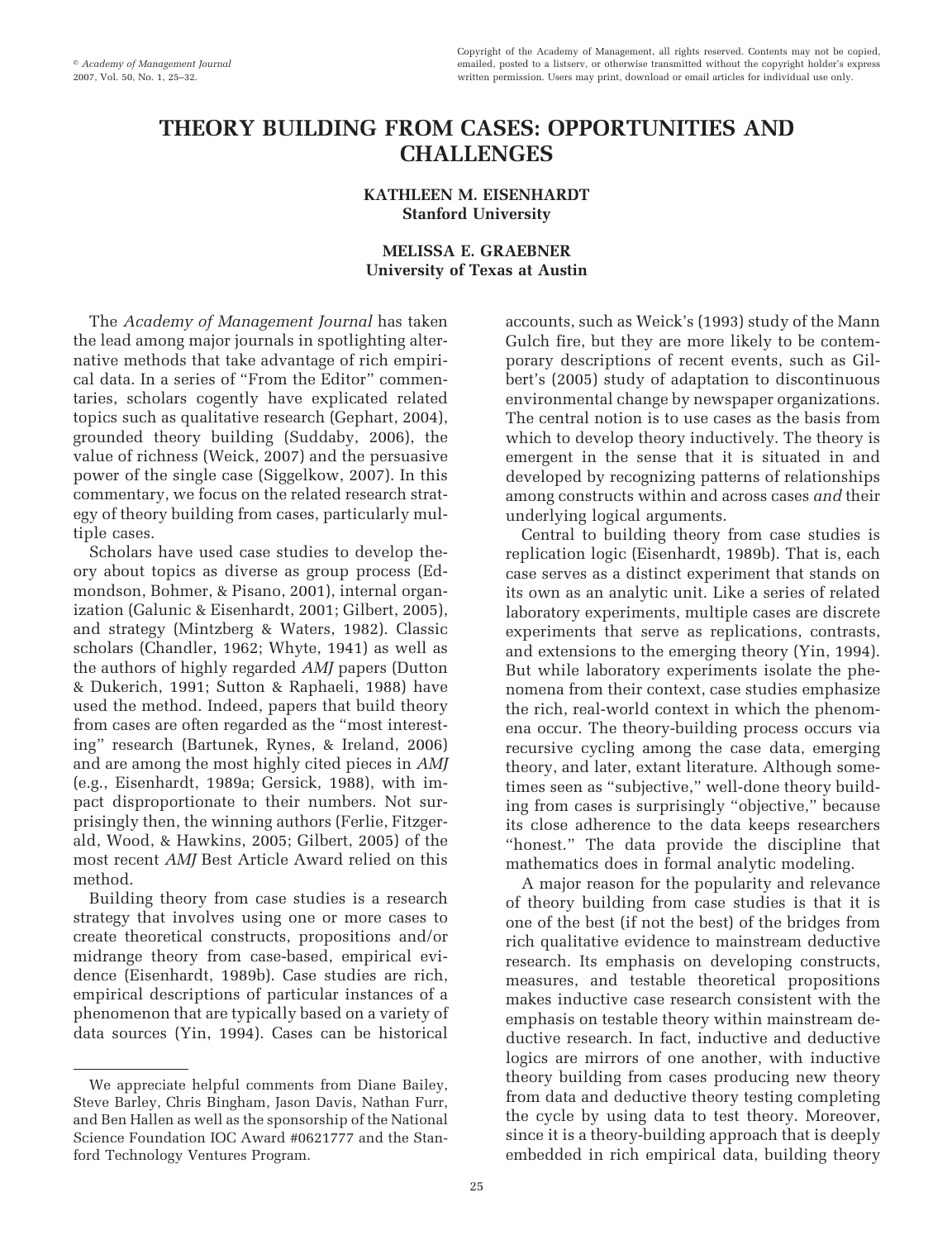from cases is likely to produce theory that is accurate, interesting, and testable. Thus, it is a natural complement to mainstream deductive research.

But while theory building from cases is increasingly prominent, challenges in writing publishable manuscripts using this research strategy exist. Some reviewers who work on large-scale, hypothesistesting research may misunderstand the method (e.g., expect random sampling), or simply regard their own methods as superior. Some reviewers who work with other research strategies that also use rich empirical data (e.g., naturalistic inquiry) may emphasize thick narrative descriptions but be less interested in generating testable and generalizable theory. Still other reviewers may be sympathetic to research that is based on rich empirical evidence but be confused by the jumble of labels used to describe such research, which include grounded theory building, qualitative research, theory building from cases, and naturalistic inquiry. Having been involved with numerous research projects and written many papers that develop theory from cases, we are particularly sympathetic to authors. So, our purpose is to highlight the opportunities that differentiate building theory from cases from other research strategies, describe some of its common challenges, and suggest possible antidotes.

## **Justifying Theory Building**

Sound empirical research begins with strong grounding in related literature, identifies a research gap, and proposes research questions that address the gap. But when using theory building from cases as a research strategy, researchers also must take the added step of justifying why the research question is better addressed by theory-building rather than theory-testing research. The implicit assumption is that theory building from cases is less precise, objective, and rigorous than large-scale hypothesis testing. Moreover, failure to convince readers that a theory-building study is warranted in the first few pages can sink a manuscript before readers ever reach the findings. In other words, readers may ask, *So why is this an inductive study?*

A key response to this challenge is to clarify why the research question is significant, and why there is no existing theory that offers a feasible answer. Conflicting theories are not enough. Rather, it is critical to convince readers that the research question is crucial for organizations and/or theory, and demonstrate that the existing research either does not address the research question at all, or does so in a way that is inadequate or likely to be untrue.

An example is early research on making fast strategic decisions (Eisenhardt, 1989a). The introduction makes a strong case that fast strategic decision making is crucial for firm performance in highvelocity environments, including an example of a firm that died because its executives decided slowly. The introduction then goes on to demonstrate that the research literature has mostly ignored this critical topic. The background section describes several ideas from the literature that address speed (albeit obliquely), but then shows that the logic underlying these ideas is unconvincing. For example, although some of the literature implies that centralized strategic decision making might be fast, centralization could not solve problems of access to relevant information, implementation, and confidence to decide in the face of uncertainty. Thus, it is unlikely that fast decision making is simply a matter of centralization per se. The background section concludes by asking whether a "snap decision" process could actually be realistic.

The challenge of justifying inductive case research partially depends on the nature of the research question. For theory-driven research questions that extend existing theory (Lee, Mitchell, & Sabylinski, 1999), a researcher has to frame the research within the context of this theory and then show how inductive theory building is necessary. Typically, the research question is *tightly* scoped within the context of an existing theory, and the justification rests heavily on the ability of qualitative data to offer insight into complex social processes that quantitative data cannot easily reveal. For example, Greenwood and Suddaby (2006) studied how a known instance of institutional change at the center of a field occurred (i.e., promotion of change by elite firms within the accounting profession). They justified their approach in terms of extending institutional theory and the ability of qualitative data to explicate the complex social processes involved.

In contrast, for phenomenon-driven research questions, a researcher has to frame the research in terms of the importance of the phenomenon and the lack of plausible existing theory. Here the research question is *broadly* scoped to give the researcher more flexibility. The justification rests on the phenomenon's importance, and the lack of viable theory and empirical evidence. For example, Bingham and Eisenhardt (2006) justified their study of what executives learn when they engage in a repeated organizational process (in their study, internationalization) by observing that learning is a ubiquitous process, and yet the vast empirical literature on learning ignores the content of what is actually learned. More broadly, theory-building research using cases typically answers research questions that address "how" and "why" in unexplored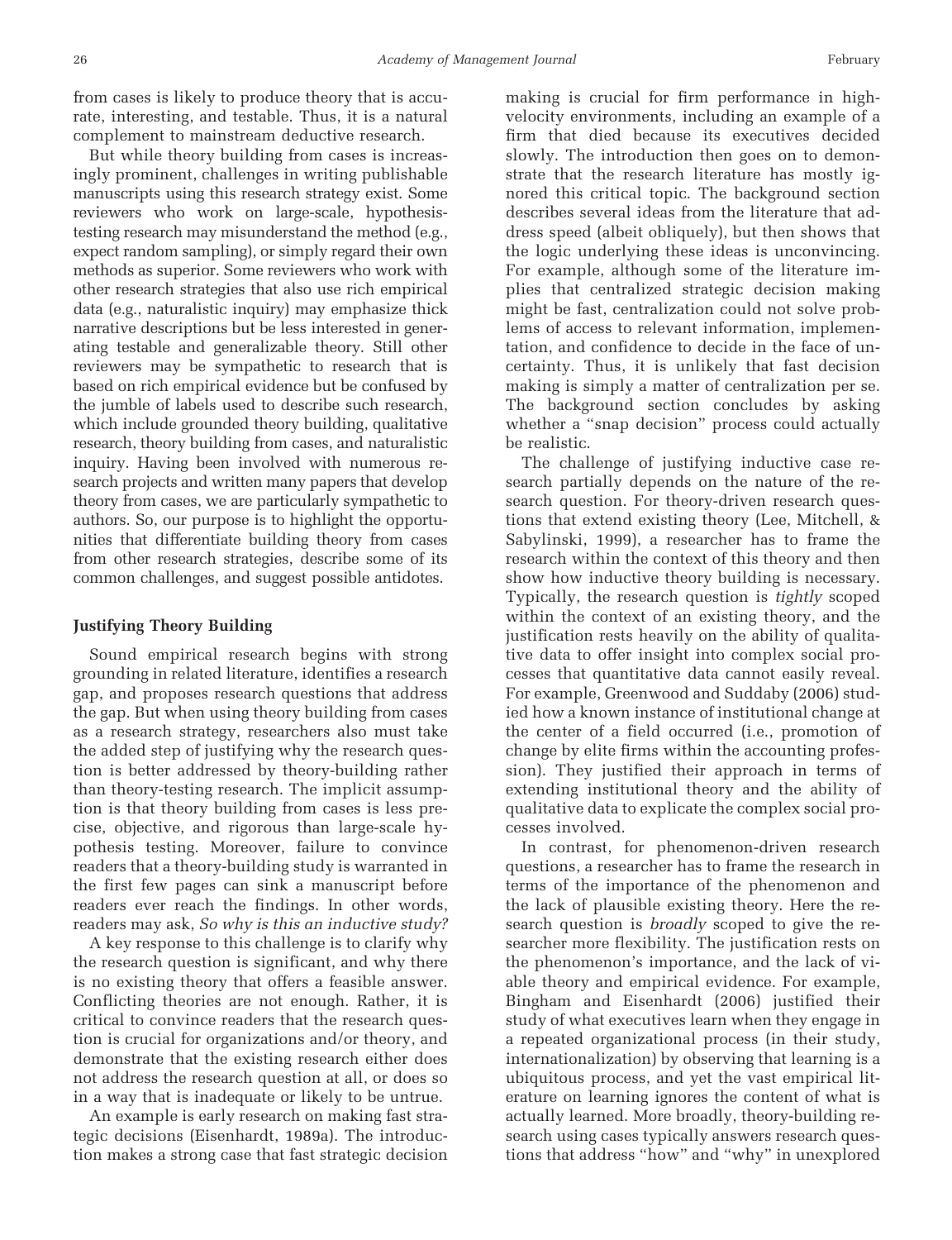research areas particularly well (Edmondson & Mc-Manus, 2007). By contrast, the research strategy is ill-equipped to address the questions "how often," and "how many," and questions about the relative empirical importance of constructs.

### **Theoretical Sampling of Cases**

Another frequent challenge to theory building from cases concerns case selection. Some readers make the faulty assumption that the cases should be representative of some population, as are data in large-scale hypothesis testing research. In other words, they ask, *How can the theory generalize if the cases aren't representative?*

A key response to this challenge is to clarify that the purpose of the research is to develop theory, not to test it, and so theoretical (not random or stratified) sampling is appropriate. Theoretical sampling simply means that cases are selected because they are particularly suitable for illuminating and extending relationships and logic among constructs. Again, just as laboratory experiments are not randomly sampled from a population of experiments, but rather, chosen for the likelihood that they will offer theoretical insight, so too are cases sampled for theoretical reasons, such as revelation of an unusual phenomenon, replication of findings from other cases, contrary replication, elimination of alternative explanations, and elaboration of the emergent theory.

Theoretical sampling of single cases is straightforward. They are chosen because they are unusually revelatory, extreme exemplars, or opportunities for unusual research access (Yin, 1994). For example, Weick (1993) used an extreme case of lost sensemaking in the wilderness fire-fighting disaster at Mann Gulch; Galunic and Eisenhardt (1996, 2001) examined organizational adaptation in an exemplar firm that was the highest performing technology-based corporation in the world for several decades; and Dutton and Dukerich (1991) studied the New York Port Authority, where they had unusual access through friends. Thus, single-case research typically exploits opportunities to explore a significant phenomenon under rare or extreme circumstances.

But while single-case studies can richly describe the existence of a phenomenon (Siggelkow, 2007), multiple-case studies typically provide a stronger base for theory building (Yin, 1994). Again, to use the analogy of laboratory experiments, the theory is better grounded, more accurate, and more generalizable (all else being equal) when it is based on multiple case experiments. Multiple cases enable comparisons that clarify whether an emergent finding is simply idiosyncratic to a single case or consistently replicated by several cases (Eisenhardt, 1991). Multiple cases also create more robust theory because the propositions are more deeply grounded in varied empirical evidence. Constructs and relationships are more precisely delineated because it is easier to determine accurate definitions and appropriate levels of construct abstraction from multiple cases. For example, Brown and Eisenhardt (1997) found that, although some firms used alliances to experiment with the future, others used futurists and exploratory products. With multiple cases, the authors set an appropriate level of abstraction (i.e., probes) that was more accurate than the individual instantiations (e.g., alliances, exploratory products). Multiple cases also enable broader exploration of research questions and theoretical elaboration. For example, Brown and Eisenhardt (1998) added successful and unsuccessful turnaround cases that enabled them to add further longitudinal elements to their theory. Because case numbers are typically small, a few additional cases can significantly affect the quality of the emergent theory. For example, adding three cases to a single-case study is modest in terms of numbers, but offers four times the analytic power. Thus, theory building from multiple cases typically yields more robust, generalizable, and testable theory than single-case research.

But although multiple cases are likely to result in better theory, theoretical sampling is more complicated. The choice is based less on the uniqueness of a given case, and more on the contribution to theory development within the set of cases. That is, multiple cases are chosen for theoretical reasons such as replication, extension of theory, contrary replication, and elimination of alternative explanations (Yin, 1994). For example, Graebner and Eisenhardt (2004) studied acquisition from the seller perspective by examining three replicated cases in which the executives sold their companies, a contrary replication in which executives could have sold their companies but did not, and then further cases in different industries that explored industrylevel explanations. A particularly important theoretical sampling approach is "polar types," in which a researcher samples extreme (e.g., very high and very low performing) cases in order to more easily observe contrasting patterns in the data. Although such an approach can surprise reviewers because the resulting theory is so consistently supported by the empirical evidence, this sampling leads to very clear pattern recognition of the central constructs, relationships, and logic of the focal phenomenon.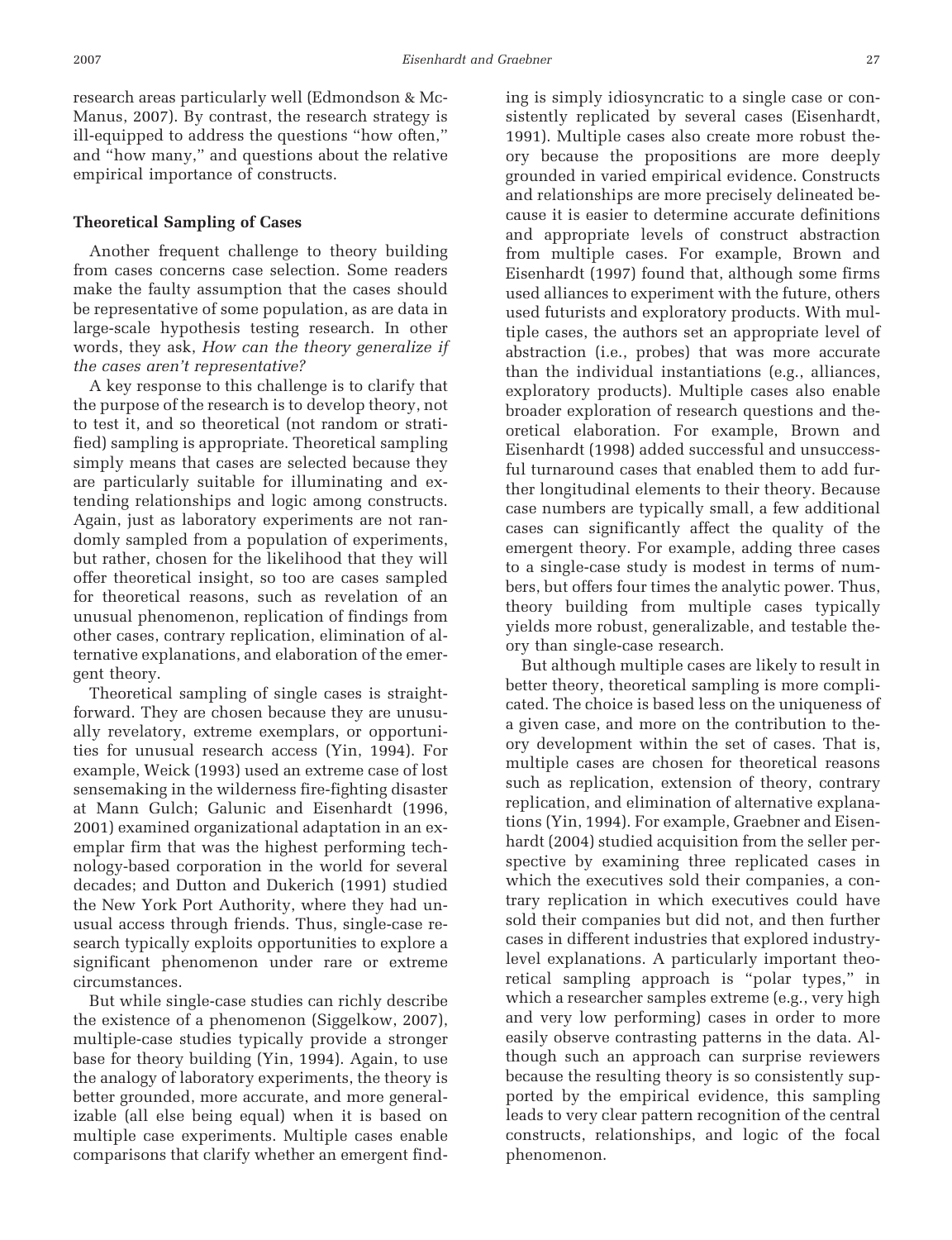## **Dealing with Interview Data**

Case studies can accommodate a rich variety of data sources, including interviews, archival data, survey data, ethnographies, and observations. For example, Hargadon and Sutton (1997) combined observations of brainstorming sessions, interviews with corporate actors, and ethnographies of two projects in their case study of routine innovation at Ideo. But as research incorporates more cases and moves away from everyday phenomena such as work practices to intermittent and strategic phenomena such as acquisitions and strategic decision making, interviews often become the primary data source. Interviews are a highly efficient way to gather rich, empirical data, especially when the phenomenon of interest is highly episodic and infrequent. But interviews also often provoke a "knee-jerk" reaction that the data are biased in which impression management and retrospective sensemaking are deemed the prime culprits. The prototypical reader asks, *Is the theory just retrospective sensemaking by image-conscious informants?*

The challenge of interview data is best mitigated by data collection approaches that limit bias. A key approach is using numerous and highly knowledgeable informants who view the focal phenomena from diverse perspectives. These informants can include organizational actors from different hierarchical levels, functional areas, groups, and geographies, as well as actors from other relevant organizations and outside observers such as market analysts. It is unlikely that these varied informants informants will engage in convergent retrospective sensemaking and/or impression management. For example, in our study of acquisitions from the seller perspective, Graebner and Eisenhardt (2004) we relied on interviews with executives from two hierarchical levels at the selling firms, executives from two hierarchical levels at the buying firms, board members from both the buying and selling firms, and investment bankers who provided background information about M&A.

Another key approach to mitigating bias is to combine retrospective and real-time cases (Leonard-Barton, 1990). Retrospective cases rely on interviews (and archival data) that build up the number and depth of cases efficiently and so enable a researcher to cover more informants and include more cases. Such interviews are particularly accurate when the focal events are recent. In contrast, real-time cases employ longitudinal data collection of interviews and, often, observations, both of which help to mitigate retrospective sensemaking and impression management.

A more subtle challenge arises from the confusion between qualitative *data* and qualitative *research*. Theory-building cases usually rely extensively on qualitative data from interviews and other sources, such as observations, historical books, archives, and so forth. This research is often termed "qualitative" simply because it relies significantly on qualitative data. But qualitative research can also refer to the use of qualitative data in research strategies other than organizing data into cases and using replication logic to build theory. For example, Elsbach and Kramer (2003) accumulated qualitative data on individual "pitches" in their study of face-to-face interviews in Hollywood, but they pooled their data rather than organize it into cases. Adding to the confusion, some scholars have a very specific definition of what constitutes "qualitative research" that goes well beyond the type of data. For example, Gephart (2004) described qualitative research as "multimethod research that uses an interpretive, naturalistic approach to its subject matter (Denzin & Lincoln, 1994)" and "addresses questions about how social experience is created and given meaning" (Gephart, 2004: 454 – 455). According to this view, qualitative research is highly descriptive, emphasizes the social construction of reality, and focuses on revealing how extant theory operates in particular examples. This view is different in terms of research activities, goals, and epistemology from the more objective and positivist stance of theory building from cases as well as from other research strategies also termed "qualitative." The key implication is that some readers will confuse different kinds of research that seem similar because they use qualitative data, and these readers may be disappointed if the research does not then match their understanding of "qualitative research."

A straightforward approach for coping with the varied meanings of "qualitative research" is to avoid the term. Rather, clarify the research strategy being used, and contrast it with other "qualitative" approaches with differing epistemological assumptions. Specifically, when inducting theory from cases, be explicit about the theory-building goal and to liberally use footnotes that sharpen the distinctions among the multiple meanings of qualitative research. The key here is to convey the theorybuilding strategy clearly while avoiding confusion, philosophical pitfalls, and unrealistic reader expectations.

## **Presenting Empirical Evidence**

A critical aspect of empirical research is presenting the evidence from which the theory of interest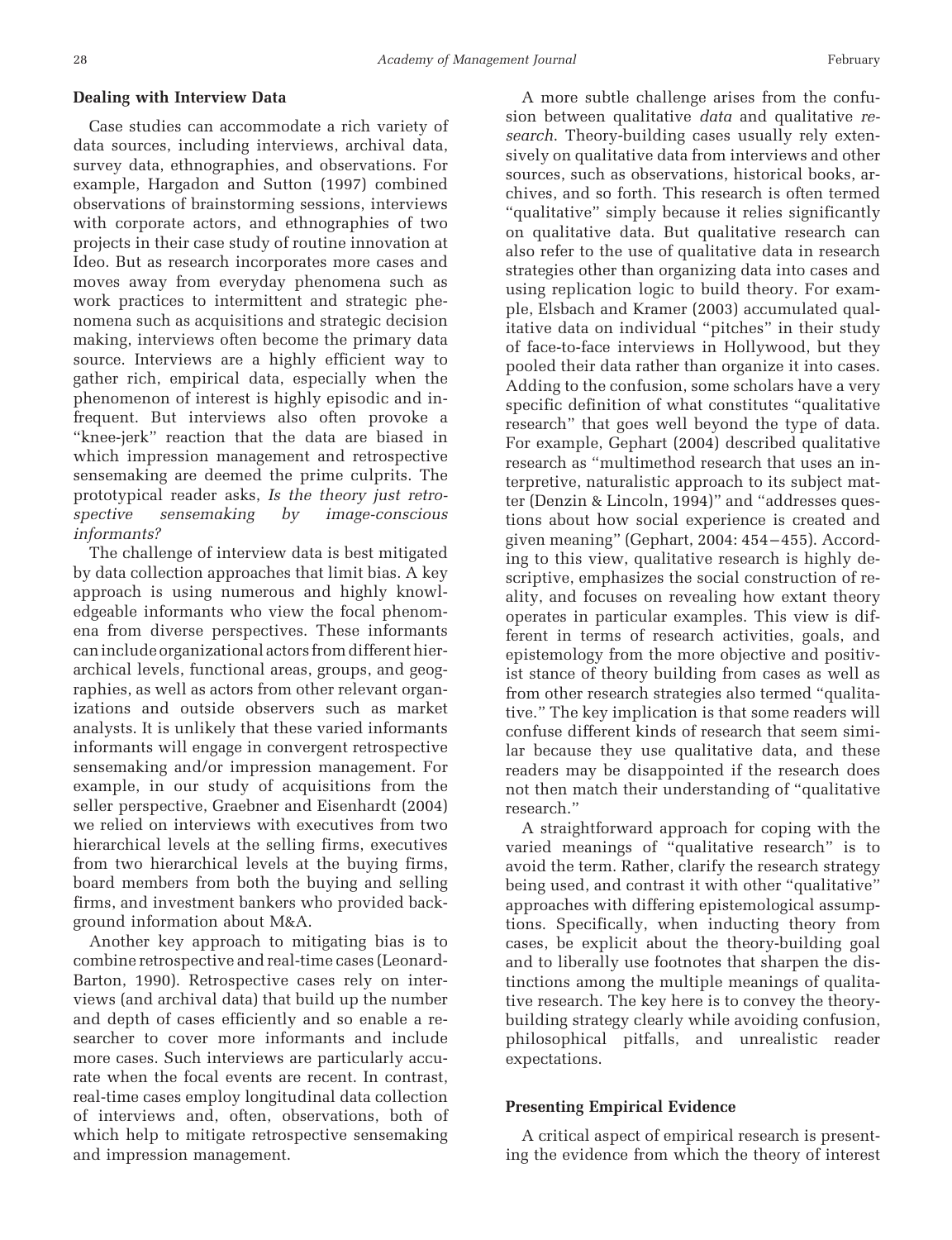was inducted. In large-scale deductive studies, there is a widespread norm of presenting theory and then empirical evidence in compact numerical tables that summarize statistical analyses of large amounts of data. But case data cannot be so tightly summarized, because much of it consists of rich qualitative detail.

In a single-case study, the challenge of presenting rich qualitative data is readily addressed by simply presenting a relatively complete rendering of the story within the text. The story typically consists of narrative that is interspersed with quotations from key informants and other supporting evidence. The story is then intertwined with the theory to demonstrate the close connection between empirical evidence and emergent theory. This intertwining keeps both theory and evidence at the forefront of the paper. Gersick (1994), Hargadon and Douglas (2001), and Mintzberg and Waters (1982) are exemplars of this approach.<sup>1</sup>

But presenting a relatively complete and unbroken narrative of each case is infeasible for multiple-case research, particularly as the number of cases increases. If the researcher relates the narrative of each case, then the theory is lost and the text balloons. So the challenge in multiple-case research is to stay within spatial constraints while also conveying both the emergent theory that is the research objective and the rich empirical evidence that supports the theory. Coping with the trade-off between rich story and well-grounded theory is easier to do in a multicase book or a single-case paper. But in journal articles, multicase researchers face a particularly difficult trade-off between theory and empirical richness. It can be especially challenging to satisfy readers who expect the extensive narratives of single-case research. They ask, *Where's the rich story?*

The best way to address this challenge of "better stories vs. better theories" is to develop a theory in sections or by distinct propositions in such a way that each is supported by empirical evidence. Thus, the overarching organizing frame of the paper is the theory, and each part of the theory is demonstrated by evidence from at least some of the cases. But since it is generally not realistic to support every theoretical proposition with every case within a text itself, the use of extensive tables and other visual devices that summarize the related case evidence are central to signaling the depth and detail of empirical grounding. In other words, the use of summary tables and aids that summarize the case evidence complements the selective story descriptions of the text and further emphasizes the rigor and depth of the empirical grounding of the theory. A separate table that summarizes the evidence for each theoretical construct is a particularly effective way to present the case evidence. These "construct tables" summarize the case evidence and indicate how the focal construct is "measured," thus increasing the "testability" of the theory and creating a particularly strong bridge from the qualitative evidence to theory-testing research. Graebner (2004), Gilbert (2005), and Zott and Huy (2007) are excellent examples of blending construct tables with selected text descriptions.

Summarizing case evidence within tables and organizing the text around the theory can be, however, disappointing to readers who are expecting the "richness" of detailed narratives from the empirical data. This is particularly likely among readers whose research predilections favor description over theory. So, although it may seem trivial, it is usually helpful to remind reviewers that the objective is theory development. More significantly, it is critical to invest in developing well-crafted tables, appendixes, and visual aids to demonstrate the theory's underlying empirical support and the anticipated richness of the case data, and to tie those tables clearly to the text.

#### **Writing the Emergent Theory**

The objective of building theory from cases is theory. But unlike in large-scale hypothesistesting research, there is no "sure-to-please" standard template for writing emergent theory in theory-building research. Since different readers have their own preferences, they often ask, *Why did you format the theory this way?*

A useful way to cope with this challenge is to write the theory in multiple ways. First, sketch the emergent theory in the introduction. Then, in the body of paper, write each proposition (implicitly or explicitly stated), and link it to the supporting empirical evidence for each construct and for the proposed relationship between the constructs. When the research is well done, the propositions will be consistent with most (or even all) of the cases because the researcher has effectively "patternmatched" between theory and data. It is also crucial to write the underlying theoretical arguments that provide the logical link between the constructs within a proposition. These arguments can be

<sup>&</sup>lt;sup>1</sup> An alternative approach is to present the story and then the theory. But this approach moves the theory off center stage and makes the empirical grounding of the theory less apparent. Nonetheless, it is a reasonable and common approach.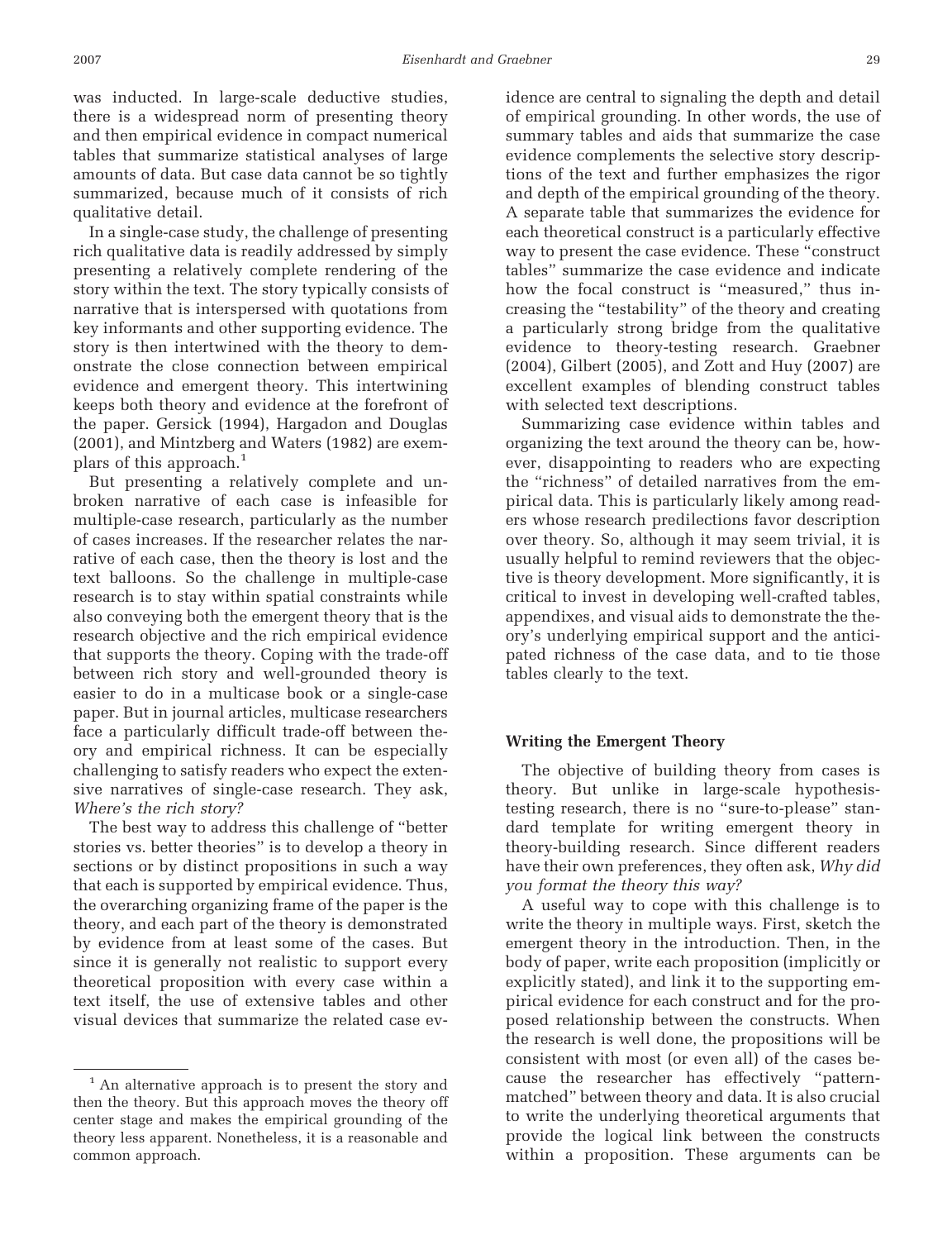drawn from case evidence (e.g., an informant explaining the logic) and/or from more detached logic. Finally, provide a visual theory summary such as a "boxes and arrows" diagram or summary table. Eisenhardt (1989a), Gilbert (2005), and Maurer and Ibers (2006) offer exemplars of the multiple ways of writing theory within a single paper. Using these multiple ways to present the theory is often a safe starting point for initial manuscript submissions.

A more subtle challenge arises from confusion about the meaning of "grounded theory building." For some scholars, grounded theory building simply means creating theory by observing patterns within systematically collected empirical data. This view often includes some notion of recursively iterating between (and thus constantly comparing) theory and data during analysis, and theoretically sampling cases (as described earlier). As Langley (1999) noted, this is a widely held view of grounded theory building. In this view, the quality of the theory and the strength of its empirical grounding are more central to research quality than the specifics of the theory-building process.

But for other scholars, grounded theory building has a more precise meaning that stems from the original focus of Glaser and Strauss (1967) on the interpretation of meaning by social actors. For example, Suddaby described grounded theory building as "most suited to efforts to understand the process by which actors construct meaning out of intersubjective experience" (Suddaby, 2006: 634). Others go further to emphasize elaborate processes (and terminology) for how researchers should gather field data and discover theory using a hierarchical structure of categories (Corbin & Strauss, 1990). Constant comparison and theoretical sampling take on precise meanings: "constant comparison" means simultaneous collection and analysis of data, and "theoretical sampling" means that decisions about which data to collect next are determined by the theory in progress (Suddaby, 2006). In this view, adherence to specific grounded theory building processes is important in judging research quality. But strict adherence can also result in theory with limited generalizability (Langley, 1999) and idiosyncratic path dependence on the particular empirical starting point.

As when coping with the multiple meanings of "qualitative research," it is often helpful to deal with the multiple meanings of "grounded theory building" by avoiding the term unless one is actually using the Glaser and Strauss (1967) approach. It is also helpful to preempt misunderstanding by engaging in systematic data collection

and theory development processes that are reported with transparent description, particularly regarding how the theory was inducted from the data (e.g., description of cross-case comparison techniques). The key here is to convey the rigor, creativity, and open-mindedness of the research processes while sidestepping confusion and philosophical pitfalls.

Finally, a surprising challenge can arise from readers who are disappointed by parsimonious theory. Particularly when readers are more familiar with the idiosyncratic detail of some singlecase research, they may expect the complicated theory that can arise from such cases. Somewhat surprisingly, single cases can enable the creation of more complicated theories than multiple cases, because single-case researchers can fit their theory exactly to the many details of a particular case. In contrast, multiple-case researchers retain only the relationships that are replicated across most or all of the cases. Since there are typically fewer of these relationships than there are details in a richly observed single case, the resulting theory is often more parsimonious (and also more robust and generalizable). A key approach to dealing with this challenge is to ensure that the theory fully exploits the available evidence in terms of possible nuances and alternative interpretations. It also helps to remind readers that parsimony, robustness, and generalizability characterize superior theory.

# **Conclusion**

Theory building from case studies is an increasingly popular and relevant research strategy that forms the basis of a disproportionately large number of influential studies. But like the adherents of any research method, its adherents face some predictable challenges, some of which have, ironically, emerged precisely because research relying on rich qualitative data is becoming more common. The good news is that these often very legitimate challenges can be mitigated through precise language and thoughtful research design: careful justification of theory building, theoretical sampling of cases, interviews that limit informant bias, rich presentation of evidence in tables and appendixes, and clear statement of theoretical arguments. The result is fresh theory that bridges well from rich qualitative evidence to mainstream deductive research. This is the hallmark of building from case studies.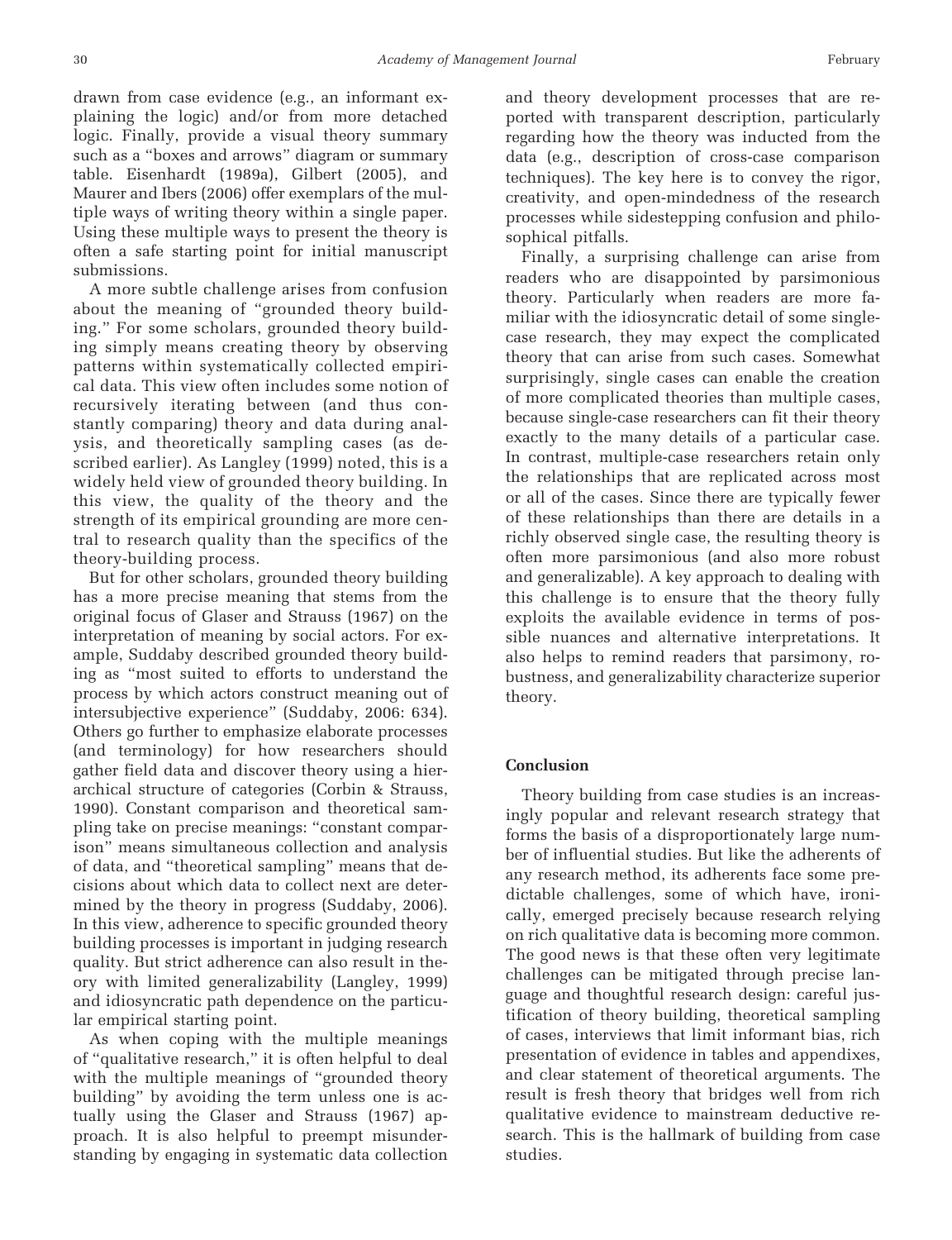### **REFERENCES**

- Bartunek, J. M., Rynes, S. L., & Ireland, R. D. 2006. What makes management research interesting and why does it matter? *Academy of Management Journal,* 49: 9 –15.
- Bingham, C. B., & Eisenhardt, K. M. 2006. Unveiling the creation and content of strategic processes: How and what firms learn from heterogeneous experience. *Proceedings of the Academy of Management.*
- Brown, S. L., & Eisenhardt, K. M. 1997. The art of continuous change: Linking complexity theory and timepaced evolution in relentlessly shifting organizations. *Administrative Science Quarterly,* 42: 1–35.
- Brown, S. L., & Eisenhardt, K. M. 1998. *Competing on the edge: Strategy as structured chaos.* Boston: Harvard Business School Press.
- Chandler, A. D. 1962. *Strategy and structure.* Cambridge, MA: MIT Press.
- Corbin, J., & Strauss, A. 1990. Grounded theory research: Procedures, canons and evaluative criteria. *Qualitative Sociology,* 13: 3–21.
- Denzin, N. K., & Lincoln, Y. S. 1994. Introduction: Entering the field of qualitative research. In N. K. Denzin & Y. W. Lincoln (Eds.), *Handbook of qualitative research:* 1–17. Thousand Oaks, CA: Sage.
- Dutton, J. E., & Dukerich, J. M. 1991. Keeping an eye on the mirror: The role of image and identity in organizational adaptation. *Academy of Management Journal,* 34: 517–554.
- Edmondson, A. C., Bohmer, R. M., & Pisano, G. P. 2001. Disrupted routines: Team learning and new technology implementation in hospitals. *Administrative Science Quarterly,* 46: 685–716.
- Edmondson, A. C., & McManus, S. E. 2007. Methodological fit in organizational field research. *Academy of Management Review:* In press.
- Eisenhardt, K. M. 1989a. Making fast strategic decisions in high-velocity environments. *Academy of Management Journal,* 32: 543–576.
- Eisenhardt, K. M. 1989b. Building theories from case study research. *Academy of Management Review,* 14: 532–550.
- Eisenhardt, K. M. 1991. Better stories and better constructs: The case for rigor and comparative logic. *Academy of Management Review,* 16: 620 – 627.
- Elsbach, K. D., & Kramer, R. M. 2003. Assessing creativity in Hollywood pitch meetings: Evidence for a dualprocess model of creativity judgments. *Academy of Management Journal,* 46: 283–301.
- Ferlie, E., Fitzgerald, L., Wood, M., & Hawkins, C. 2005. The nonspread of innovations: The mediating role of professionals. *Academy of Management Journal,* 48: 117–134.
- Galunic, D. C., & Eisenhardt, K. M. 1996. The evolution of intracorporate domains: Divisional charter losses in

high-technology, multidivisional corporations. *Organization Science,* 7: 255–282.

- Galunic, D. C., & Eisenhardt, K. M. 2001. Architectural innovation and modular corporate forms. *Academy of Management Journal,* 6: 1229 –1249.
- Gephart, R. P. 2004. Qualitative research and the *Academy of Management Journal. Academy of Management Journal,* 47: 454 – 462.
- Gersick, C. J. G. 1988. Time and transition in work teams. Toward a new model of group development. *Academy of Management Journal,* 31: 9-41.
- Gersick, C. J. G. 1994. Pacing strategic change. *Academy of Management Journal,* 9 – 45.
- Gilbert, C. G. 2005. Unbundling the structure of inertia: Resource versus routine rigidity. *Academy of Management Journal,* 48: 741–763.
- Glaser, B., & Strauss, A. 1967. *The discovery of grounded theory: Strategies in qualitative research.* London: Wiedenfeld and Nicholson.
- Graebner, M. E. 2004. Momentum and serendipity: How acquired leaders create value in the integration of technology firms. *Strategic Management Journal,* 25: 751–777.
- Graebner, M. E., & Eisenhardt, K. M. 2004. The seller's side of the story: Acquisition as courtship and governance as syndicate in entrepreneurial firms. *Administrative Science Quarterly,* 49: 366 – 403.
- Greenwood, R., & Suddaby, R. 2006. Institutional entrepreneurship in mature fields: The Big Five accounting firms. *Academy of Management Journal,* 49:  $27 - 48.$
- Hargadon, A. B., & Douglas, Y. 2001. When innovations meet institutions: Edison and the design of the electric light. *Administrative Science Quarterly,* 46: 476 –501.
- Hargadon, A. B., & Sutton, R. I. 1997. Technology brokering and innovation in a product development firm. *Administrative Science Quarterly,* 42: 716 –749.
- Langley, A. 1999. Strategies for theorizing from process data. *Academy of Management Review,* 4: 691–710.
- Lee, T. L., Mitchell, T. R., & Sablynski, C. J. 1999. Qualitative research in organizational and vocational psychology: 1979 –1999. *Journal of Vocational Behavior,* 55: 161–187.
- Leonard-Barton, D. 1990. A dual methodology for case studies: Synergistic use of a longitudinal single site with replicated multiple sites. *Organization Science,* 1: 1–19.
- Maurer, I., & Ebers, M. 2006. Dynamics of social capital and their performance implications: Lessons from biotechnology start-ups. *Administrative Science Quarterly,* 51: 262–292.
- Mintzberg, H., & Waters, J. A. 1982. Tracking strategy in an entrepreneurial firm. *Academy of Management Journal,* 25: 465-499.